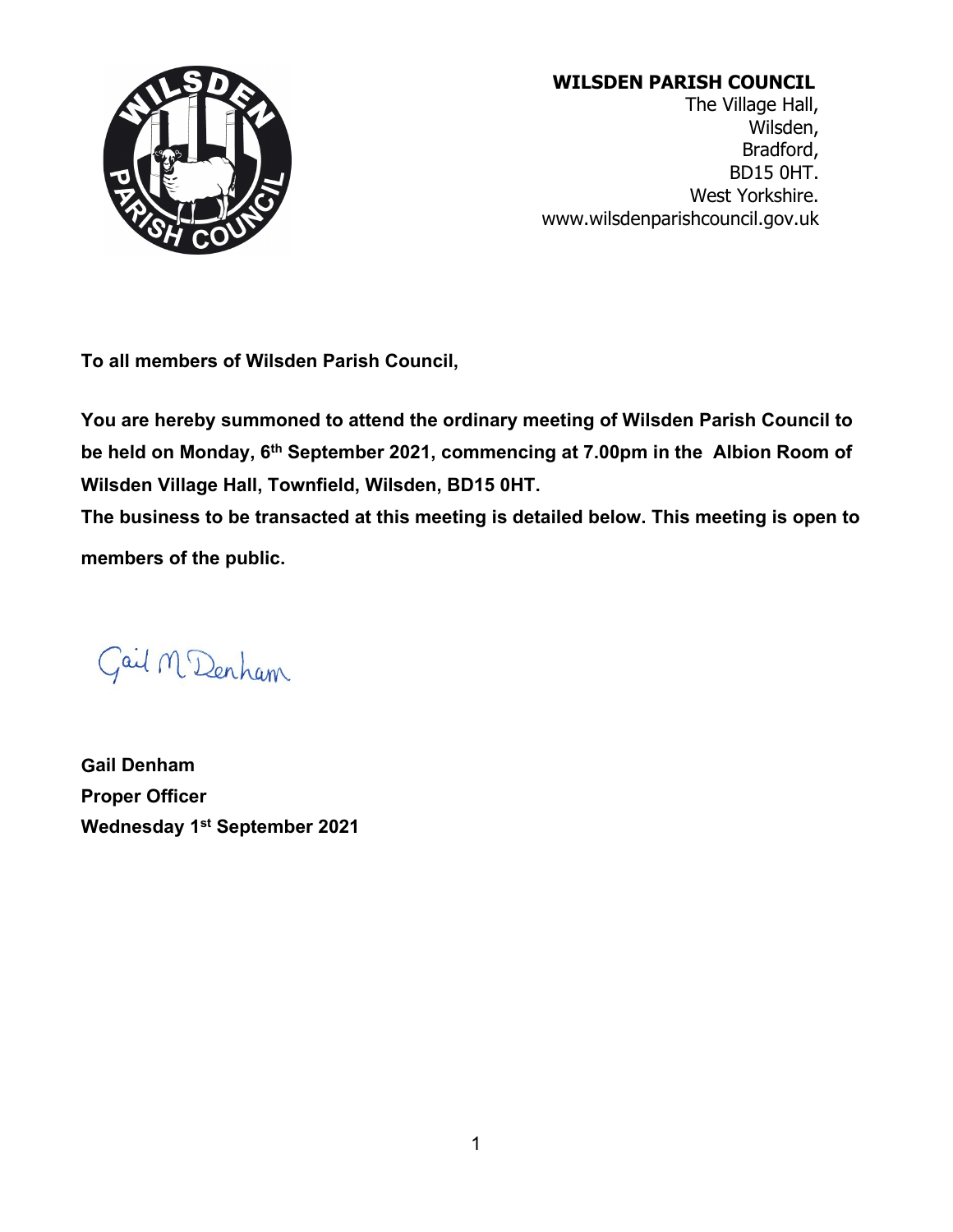## **AGENDA**

**2021/126 TO RECEIVE APOLOGIES AND CONSIDER APPROVING REASONS FOR ABSENCE.**

## **2021/127 DECLARATION OF INTEREST**

- **1) To receive declarations of interest from councillors on items on the agenda.**
- **2) To receive written requests for dispensations for disclosable pecuniary interest.**
- **3) To grant any requests for dispensation as appropriate.**

**2021/128 PUBLIC REPRESENTATION (20 MINS.)**

**2021/129 TO CONFIRM AS A CORRECT RECORD THE MINUTES OF THE MEETING OF THE PARISH COUNCIL HELD ON 2ND AUGUST 2021** (to follow)

**2021/130 TO CONFIRM AS A CORRECT RECORD THE MINUTES OF THE EXTRAORDINARY MEETING OF THE PARISH COUNCIL HELD ON 6TH AUGUST 2021** (to follow)

**2021/131 TO CONFIRM AS A CORRECT RECORD THE MINUTES OF THE EXTRAORDINARY MEETING OF THE PARISH COUNCIL HELD ON 11TH AUGUST 2021** (to follow)

**2021/132 TO CONFIRM AS A CORRECT RECORD THE MINUTES OF THE EXTRAORDINARY MEETING OF THE PARISH COUNCIL HELD ON 17TH AUGUST 2021** (to follow)

**2021/133 TO CONFIRM AS A CORRECT RECORD THE MINUTES OF THE EXTRAORDINARY MEETING OF THE PARISH COUNCIL HELD ON 3RD SEPTEMBER 2021**  (to follow)

**2021/134 TO RECEIVE SIMON D'VALI PRINCIPAL ENGINEER, TRAFFIC AND HIGHWAYS (NORTH) AND DISCUSS TOPICS INCLUDING:**

- **Tan House Lane, increased traffic (lockdown/home shopping), fears of imminent accident for a cyclist or rider and horse**
- **Localised flooding and gully provision and cleaning**
- **Parking Buddies**
- **The petition from residents about speeding cars on Lee Lane.**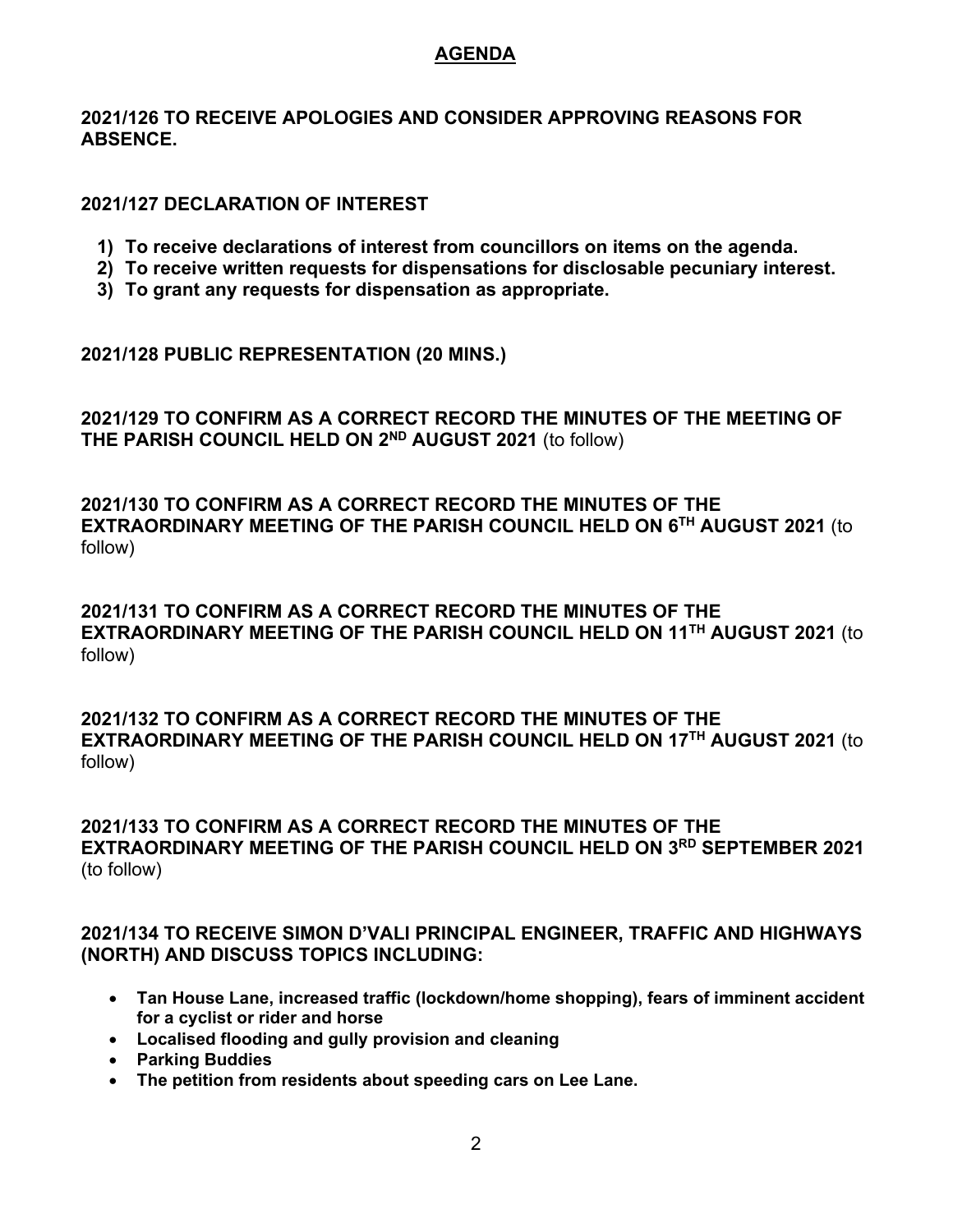- **Signage around Shay Lane, Crack Lane, Coplowe Lane and Lee Lane to indicate horse riders and cow herds since two dairy herds cross Coplowe Lane for milking.**
- **Road markings are rapidly wearing off all over the village.**
- **Lane side which is a notorious 'speed track' in both directions.**
- **Speeding on Harden Lane**
- **Wilsden in Bloom and the roundabout**

## **2021/135 TO DECIDE ON THE PARISH COUNCIL'S RESPONSE TO THE FOLLOWING PLANNING APPLICATIONS:**

**Application Number:** 21/03897/HOU **Proposal:** Reinstate existing vehicular access off Lane Side, including retention of existing drop kerb arrangement. **Location: 1**01 Harecroft Haworth Road Wilsden

**Application Number:** 21/04345/HOU **Proposal:** First floor extension to the front of the house over the garage **Location:** 86 Wellington Road Wilsden

**2021/136 TO APPROVE THE BUSINESS CASE TO ACCOMPANY THE APPLICATION FOR A LOAN SANCTION FROM THE SECRETARY OF STATE FOR HOUSING, COMMUNITIES & LOCAL GOVERNMENT** (to follow)

**2021/137 TO APPROVE A PUBLIC CONSULTATION ON INCREASING THE PRECEPT FOR THE PURPOSE OF PURCHASING THE LAND AT BILBERRY BANK WILSDEN**

**2021/138 TO APPROVE SEEKING THE APPROVAL OF THE SECRETARY OF STATE FOR HOUSING, COMMUNITIES & LOCAL GOVERNMENT TO APPLY FOR A PWLB LOAN OF £75,000 OVER THE BORROWING TERM OF 25 YEARS FOR THE LAND AT BILBERRY BANK WILSDEN. THE ANNUAL LOAN REPAYMENTS WILL COME TO AROUND £3,778.**  (attachments)

**2021/139 TO APPROVE INCREASING THE COUNCIL TAX PRECEPT FOR THE PURPOSE OF THE LOAN REPAYMENTS BY 6.1% WHICH IS THE EQUIVALENT OF AN ADDITIONAL £2.17 A YEAR. THIS WILL BE SUBJECT TO A PRECEPT INCREASE CONSULTATION.**

**2021/140 HARECROFT:**

**a) TO RECEIVE AN UPDATE ON THE HARECROFT SPEED REDUCTION PROJECT**

**b) TO RECEIVE AN UPDATE FROM COUNCILLOR BELFORD ON:**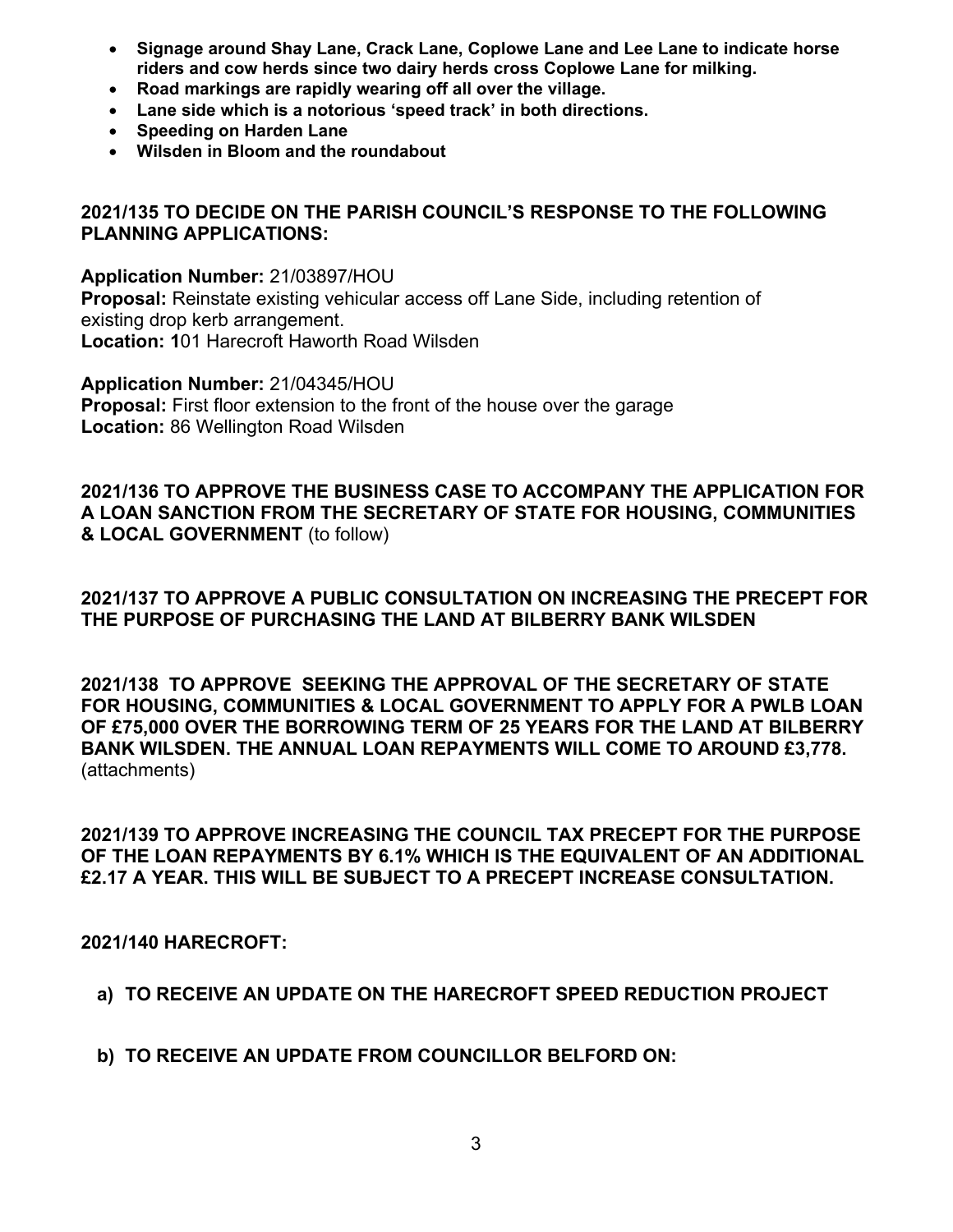- a) Defibrillators
- b) The stone sign
- c) Hanging Baskets
- d) Christmas Lights
- e) Bench

**2021/141 TO RECEIVE AN UPDATE ON THE VILLAGE HALL FROM COUNCILLOR GOLTON**

**2021/142 TO HEAR AN UPDATE ON THE SERVICE LEVEL AGREEMENT**

**2021/143 TO MAKE ARRANGEMENTS FOR THE GREEN TRAVEL PROJECT PUBLIC CONSULTATION ON MONDAY 20TH SEPTEMBER , FROM 12 TO 4 P.M. (OUTSIDE THE NEW INN, WILSDEN)**

**2021/144 TO RECEIVE THE EXTERNAL AUDITOR'S REPORT FOR THE ACCOUNTS**  YEAR ENDING 31<sup>ST</sup> MARCH 2021 (attachment)

**2021/145 TO DISCUSS RESOLVING ISSUES WITH THE FLAGPOLE** (attachment)

**2021/146 TO DEFER MAKING ARRANGEMENTS FOR AN AUTUMN OR CHRISTMAS FAIR TO THE GREEN SPACES COMMITTEE. TO BE PAID FOR BY THE ADDITIONAL RESTRICTIONS GRANT (COVID-19) OF £3,000 AWARDED TO WILSDEN PARISH COUNCIL BY THE BINGLEY RURAL WARD COUNCILLORS** (attachment)

**2021/147 TO DECIDE HOW TO MAKE RESPONSE TO THE CABINET OFFICE CALL FOR EVIDENCE FOR ITS DEVELOPMENT IT THE NATIONAL RESILIENCE STRATEGY (RESPONSE DEADLINE 27TH SEPTEMBER 2021)**

**2021/148\* TO NOTE THE BANK BALANCES AS OF 1 ST SEPTEMBER 2021:** 

**Current account: £24,805.24 Deposit account: £31,000.00 Savings account: £40,000.00**

**2021/149 TO APPROVE THE PARISH COUNCIL'S RECEIPTS AND PAYMENTS UP TO 1ST SEPTEMBER 2021:**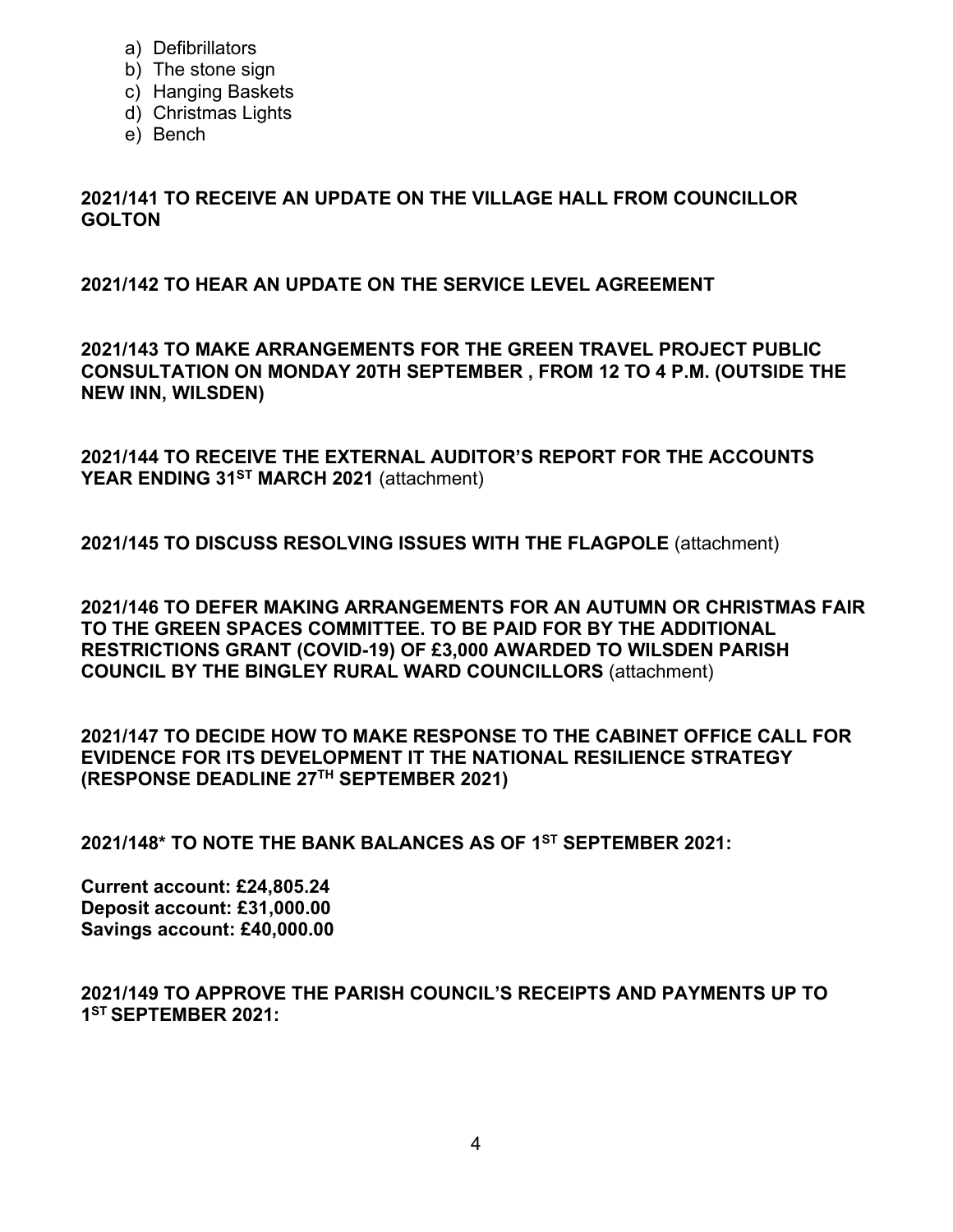## **RECEIPTS:**

3<sup>rd</sup> August 2021 interest on PSDF account £0.60p

#### **PAYMENTS**:

| 12th August 2021             | PFK Littlejohn LLP External Audit £480.00                       |
|------------------------------|-----------------------------------------------------------------|
| 5 <sup>th</sup> August 2021  | Scribe Accounts accounting system £918.00                       |
| 6 <sup>th</sup> August       | Clerk mobile phone top up £25.00                                |
| 30th July 2021               | Village Hall contact point, half grant, Youth Room rent £12,075 |
| 4 <sup>th</sup> August 2021  | Clerk 2022 diary/notebook £26.83                                |
| 6 <sup>th</sup> August 2021  | AGM Printers for Annual Report £250.00                          |
| 28 <sup>th</sup> August 2021 | JRR Grass Cutting £174.00                                       |
| 1 <sup>st</sup> September    | Exa Network website services £120                               |

## **2021/150\* TO RECEIVE NOTICE OF TRANSFERS OF FUNDS BETWEEN ACCOUNTS, BANK CHARGES, CREDIT CARD TRANSACTIONS AND FEES**

#### **Transfers between accounts:**

**£0.60 from PSDF on 31st July to Unity on 3rd August 2021** 

#### **Bank Charges:**

**None**

### **Credit Card transactions and fee:**

**Direct Debit 17th August 2021: Adobe Pro subscription £17.18 Monthly fee £3.00**

## **2021/151\* TO NOTE THE SCHEDULE OF FUTURE COMMITTEE & WORKING GROUP MEETINGS:**

- Management and Strategic Policy Committee: TBA second half September
- Internal Audit Committee: Monday 18<sup>th</sup> October at 7.30pm, Albion Room
- Green Spaces Committee: TBA
- Neighbourhood Planning Working Group: TBA